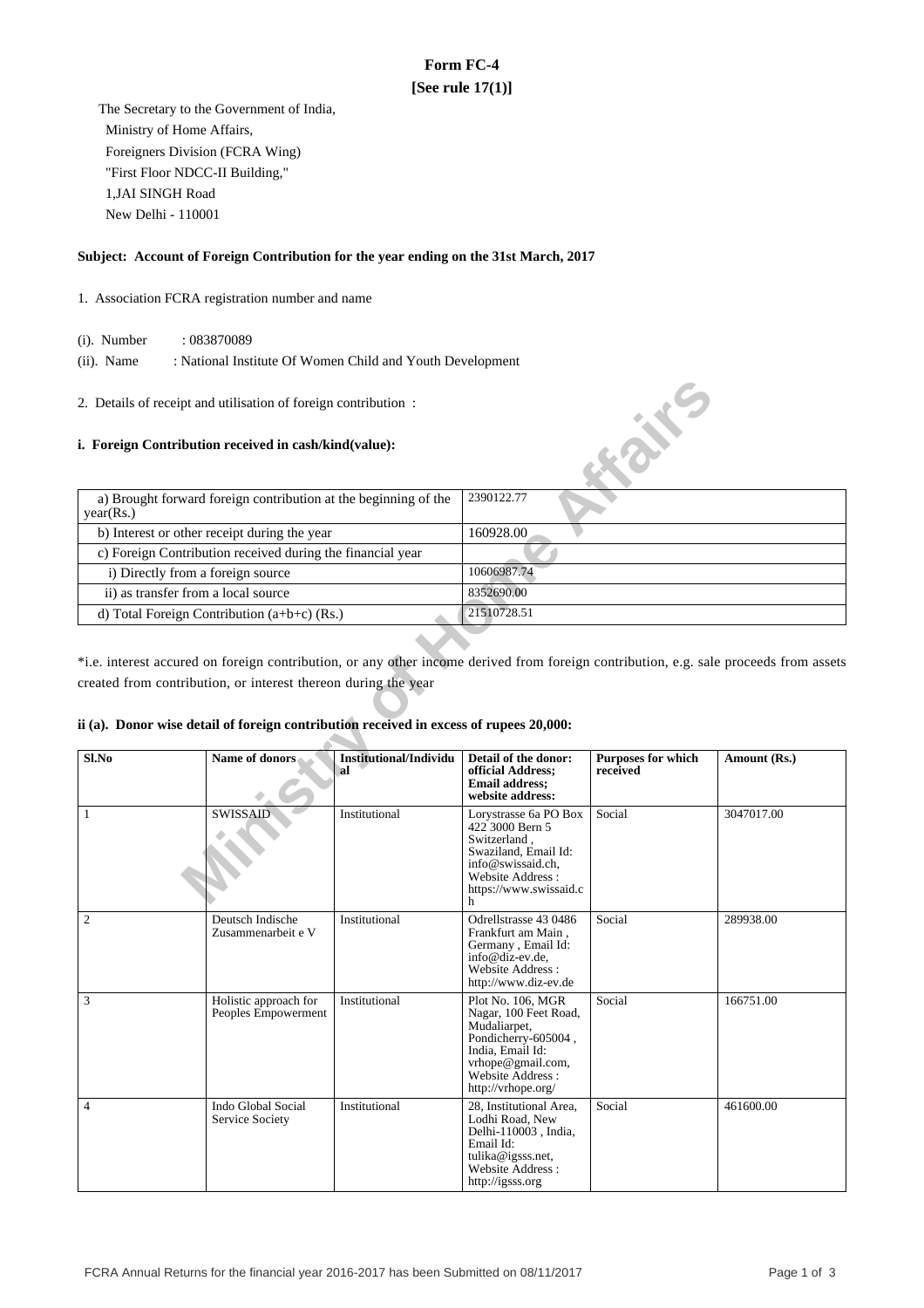| Sl.No               | Name of donors                    | <b>Institutional/Individu</b><br>al                                                 | Detail of the donor:<br>official Address;<br><b>Email address;</b><br>website address:                                                                                                                     | <b>Purposes for which</b><br>received | Amount (Rs.) |  |
|---------------------|-----------------------------------|-------------------------------------------------------------------------------------|------------------------------------------------------------------------------------------------------------------------------------------------------------------------------------------------------------|---------------------------------------|--------------|--|
| 5                   | Paul Hamlyn<br>Foundation         | Institutional                                                                       | 5-11 Leeke Street<br>London WC1X 9HY,<br>United Kingdom,<br>Email Id:<br>information@phf.org.u<br>k, Website Address :<br>http://www.phf.org.uk                                                            | Social                                | 1487233.00   |  |
| 6                   | Habitat for Humanity<br>India     | Institutional                                                                       | 38, 1st Floor, Hanuman<br>Road Connaught Place,<br>New Delhi-110001,<br>India, Email Id:<br>info@hfhindia.org,<br>Website Address:<br>http://habitatindia.in/                                              | Social                                | 3000000.00   |  |
| $\tau$              | Jal Seva Charitable<br>Foundation | Institutional                                                                       | 403, CNI Bhavan, 16<br>Pandit Pant Marg, New<br>Delhi - 110001, India,<br>Email Id: info@jal-<br>seva.org, Website<br>Address:<br>http://www.jal-<br>seva.org/                                             | Social                                | 3133010.00   |  |
| 8                   | Room to Read India<br>Trust       | Institutional                                                                       | D-21 Corporate Park,<br>Office No.201E (B),<br>2nd Floor, Sector-21,<br>Dwarka, New Delhi -<br>110075, India, Email<br>Id:<br>India@roomtoread.org,<br>Website Address:<br>http://www.roomtoread<br>.org   | Social                                | 1291329.00   |  |
| 9                   | terre des hommes                  | Institutional                                                                       | Ruppenkampstrasse<br>$11\text{\AA}$ , D-49084,<br>Osnabruck, Germany,<br>Email Id:<br>a.recknagel@tdh.de,<br>Website Address:<br>http://www.tdh.de                                                         | Educational                           | 5782799.74   |  |
| 10                  | terre des hommes                  | Institutional                                                                       | Regi House, Opp.<br>Police Line, Pandita<br>Ramabai Road,<br>Pudumjee Park, Pune-<br>411002, India, Email<br>Id:<br>tdhwestzone@gmail.co<br>m, Website Address :<br>http://www.childrensri<br>ghtindia.org | Social                                | 300000.00    |  |
|                     |                                   | (b). Cumulative purpose-wise amount of all foreign contribution donation received : |                                                                                                                                                                                                            |                                       |              |  |
| $Sl$ .No            |                                   | <b>Purpose</b>                                                                      |                                                                                                                                                                                                            | Amount                                |              |  |
| $\mathbf{1}$        |                                   | Educational                                                                         |                                                                                                                                                                                                            | 5782799.74                            |              |  |
| $\sqrt{2}$          |                                   | Social                                                                              |                                                                                                                                                                                                            | 4824188.00                            |              |  |
| .e t 14919<br>៶4:1. |                                   |                                                                                     |                                                                                                                                                                                                            |                                       |              |  |

| Sl.No | <b>Purpose</b> | Amount     |
|-------|----------------|------------|
|       | Educational    | 5782799.74 |
| -     | Social         | 4824188.00 |

## **(iii). Details of Utilization of foreign contribution:**

| a. Total Utilization* for projects as per aims and<br>objectives of the association (Rs.) | 10879304.50 |
|-------------------------------------------------------------------------------------------|-------------|
| b. Total Administrative Exprenses as provided in Rule<br>5, FCRA 2011 (Rs.)               | 6581096.25  |
| c. Total invested in term deposits(Rs.)                                                   | 0.00        |
| Total Purchase of fresh assets (Rs.)                                                      | 14500.00    |
| Total utilization in the year(Rs.) $(a+b+c+d)$                                            | 17474900.75 |

\* It is affirmed that the utilisation of foreign contribution is not in contravention of the provisions contained in proviso to Sction 9(e) and Section 12(4)(f) of the Act which states that the acceptance of foreign contribution is not likely to affect prejudically.

(A) the soverignty and integrity of india; or.

(B) the security, strategic, scientific or echnomic interest of the state; or

(C) the public interest; or